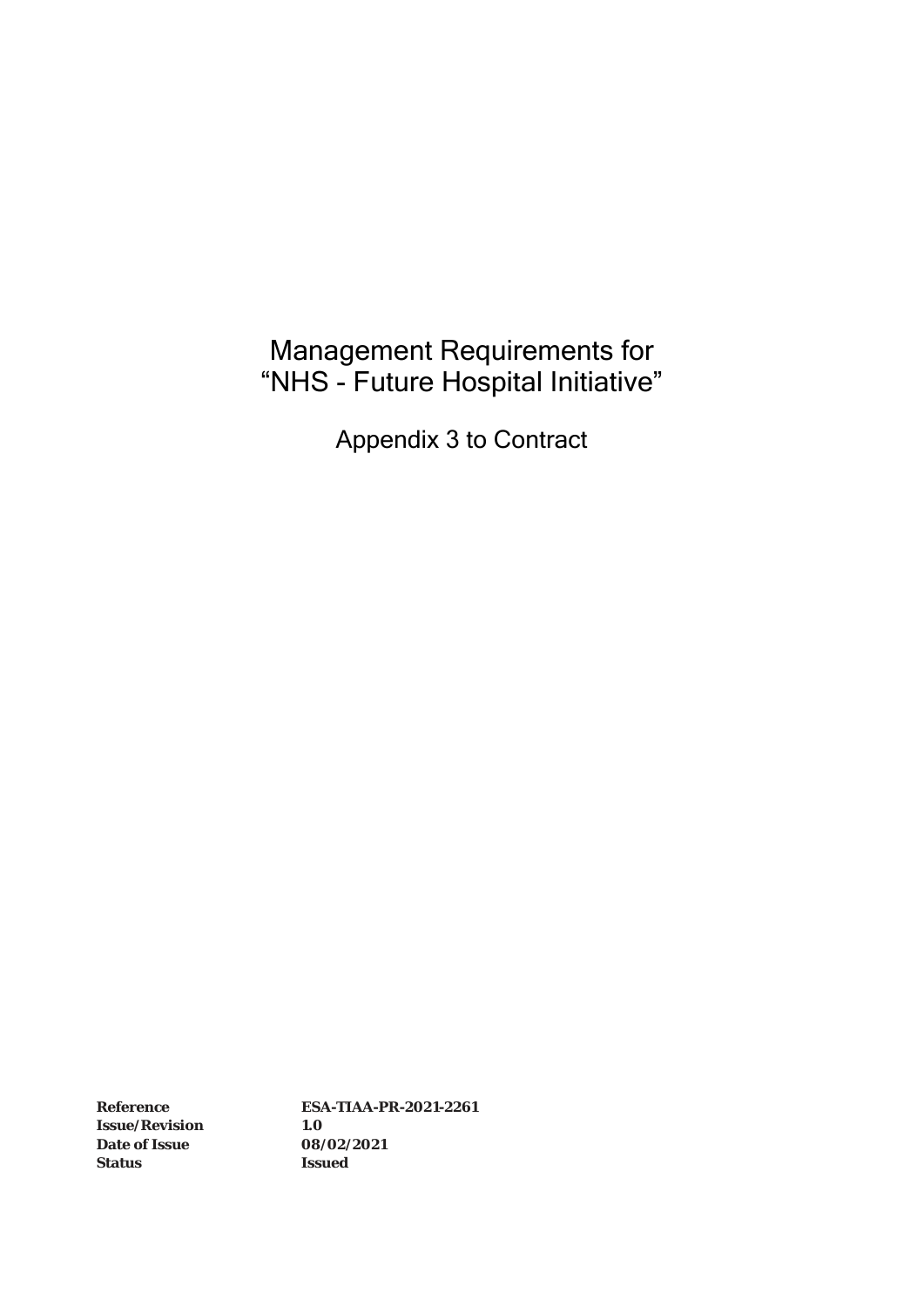## TABLE OF CONTENTS

| $\mathbf 1$    |                                                                      | 2 |  |
|----------------|----------------------------------------------------------------------|---|--|
| 2 <sup>1</sup> | MILESTONE REVIEW MEETINGS (MRM) AND ASSOCIATED DELIVERABLE DOCUMENTS |   |  |
|                |                                                                      |   |  |
| $\mathbf{3}$   |                                                                      |   |  |
| 3.1            |                                                                      |   |  |
| 3.2            |                                                                      |   |  |
| 3.3            |                                                                      |   |  |
| 3.4            |                                                                      |   |  |
| $\overline{4}$ |                                                                      |   |  |
| 4.1            |                                                                      |   |  |
| 4.2            |                                                                      |   |  |
| 4.3            |                                                                      |   |  |
| 4.4            |                                                                      |   |  |
| 4.5            |                                                                      |   |  |
| 4.6            |                                                                      |   |  |
| 4.7            |                                                                      |   |  |
|                |                                                                      |   |  |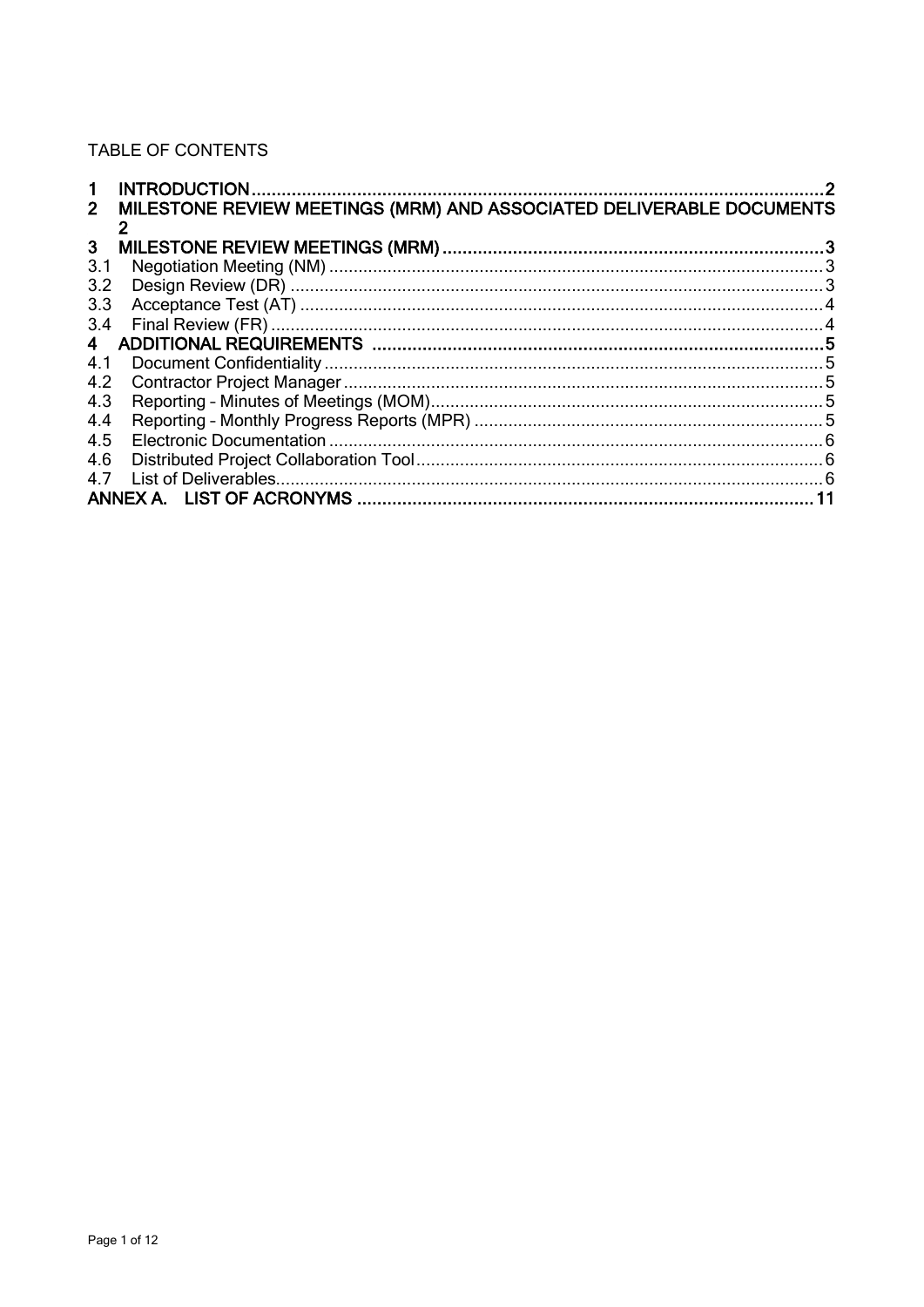## <span id="page-2-0"></span>1 INTRODUCTION

The "Management Requirements" (MR) document provides a set of guidelines to the Contractor in charge of the Demonstration Project for the management of the project during its life-cycle, i.e. from the Kick-off Meeting, which precedes the signature of the Contract, until the Final Review.

The guidelines provided below may be followed in part by the Tenderer and reflected in the Outline and Full Proposals for Phase 1 and Phase 2 depending on the specific tailoring that applies for the activities that are proposed.

### <span id="page-2-1"></span>2 MILESTONE REVIEW MEETINGS (MRM) AND ASSOCIATED DELIVERABLE DOCUMENTS

The following paragraphs describe the sequence of Milestone Review Meetings (MRM) that will mark the implementation of the project. Through the sequence of MRMs, ESA will monitor the progress of the contractual activities, assess the quality and completeness of the deliverables and, when relevant, will authorise the relevant milestone payments.

For each of the review meetings indicated below, the Management Requirements do also provide guidelines on:

- Their main purpose
- The applicable deliverables

Each of the MRMs shall be attended at least by the Project Manager.

The documentation supporting each milestone review meeting shall be delivered to ESA no later than five (5) working days before the meeting takes place.

Besides the review meetings indicated below, additional technical meetings can be envisaged if required by the specific implementation approach proposed by the Contractor (e.g. in case of an AGILE approach this is quite often required).

The following documents shall be delivered at the different MRMs, as specified in section 4. of this document:

### i. Requirements Document (RD)

The purpose of the Requirements Document is to make sure that all the user's needs are listed and agreed. These needs are turned into measurable requirements which can be later tested by the Contractor in the System Verification Document

#### ii. System and Service Architecture (SSA)

The purpose of the System and Service Architecture document is to specify the overall pilot system starting from the high level architecture down to its constituent building blocks. The SSA shall describe the extent of development and/or integration of hardware, software and content elements and choice of the most appropriate system to be used in the project.

#### iii. System Verification Document (SVD)

The purpose of the System Verification Document is to plan the repeatable tests which will show how the system meets the requirements set out in the Requirements Document. Once the tests have been planned they will be run by the Contractor and the results recorded and presented to ESA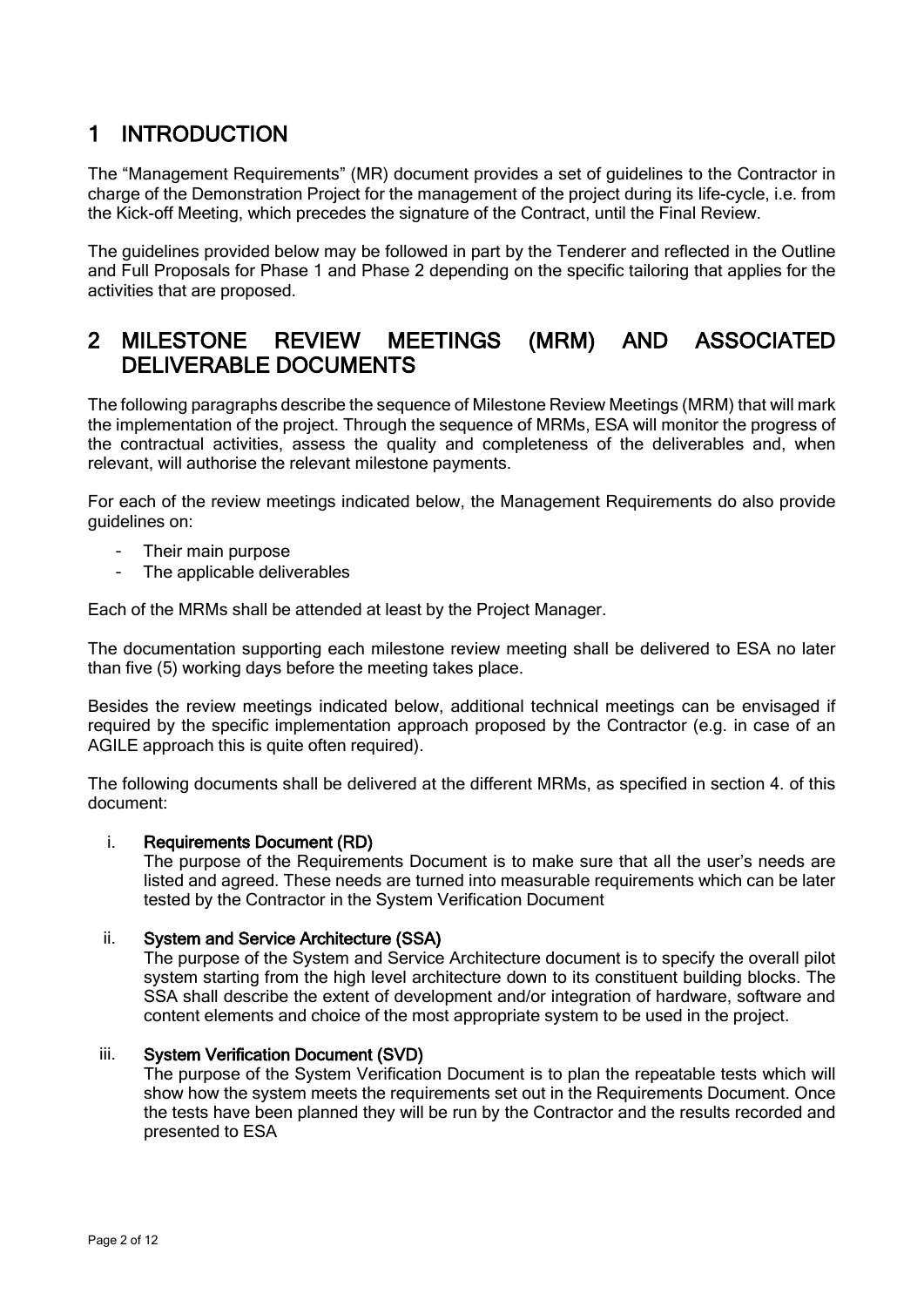### iv. Pilot Utilisation (PilUP)

The Pilot Utilisation Plan is a practical guide to how the pilot shall be run. It demonstrates that the Contractor has thought about the practical consequences of taking the product and services to the field. The Pilot stage of the project is one of the most hectic parts of the project and it's easy to lose track of the objectives when trying to solve urgent issues. That is where the Key Performance Indicators (KPIs) come in. They help keeping the team focussed on what things are important, like getting great customer feedback scores and making sure that the product/service is used as much as possible during the Pilot

### v. Project Web Page (PWP)

The Project Web Page is intended for publication on the ESA Business Applications portal and shall not contain any proprietary information. Whenever relevant, the Contractor shall provide an updated version of the "Current Status" paragraph of the Project Web Page.

### vi. Final Report (FREP)

The Final Report shall present in about 20-30 pages (pictures, Index and Appendix included) an overview of the activities carried out during the project. It is "the business visiting card" of the project presenting in a concise way the business idea and the service developed by the project, the main activities carried out during the project, highlighting the pilot results and the intended commercial roll-out strategy, the achievements and lessons learnt, any other relevant/important topics and it shall include a brochure of the product/service. The Final Report is intended for general audience and publication. Therefore, it shall not contain any sensitive information, nor complex technical details. It should provide some highly interesting or impactful pictures (e.g. users while they utilise the system during the pilot stage) and graphs, diagrams or tables as needed

The templates to be used for the deliverable documents of the different MRMs, as well as the draft Agendas for the MRM, can be found at this URL:

### <span id="page-3-0"></span><https://business.esa.int/documents>

## 3 MILESTONE REVIEW MEETINGS (MRM)

The following MRMs typically apply to a Demonstration Project that follows a waterfall development approach. The Contractor can follow an alternative approach, providing it is properly described in the Full Proposal and agreed by ESA.

### <span id="page-3-1"></span>3.1 Negotiation Meeting (NM)

The purpose of the Negotiation Meeting (NM) is to confirm that all points of clarification and negotiation raised by ESA have been successfully addressed, to discuss and agree on the project planning via the Project Bar Chart (PBC), to negotiate the contract and to review the activities for the next MRM.

The NM is also the opportunity for the team to meet the ESA Technical Officer and create the basis for an effective working cooperation during the rest of the project.

### <span id="page-3-2"></span>3.2 Design Review (DR)

Between the NM and the Design Review (DR) the Contractor shall finalise the User Needs and the User Requirements in cooperation with the pilot users, and identify a mature set of System Requirements. Needs and Requirements will be described in the Requirement Document (RD).

The RD and SSA are the key deliverable of the DR milestone.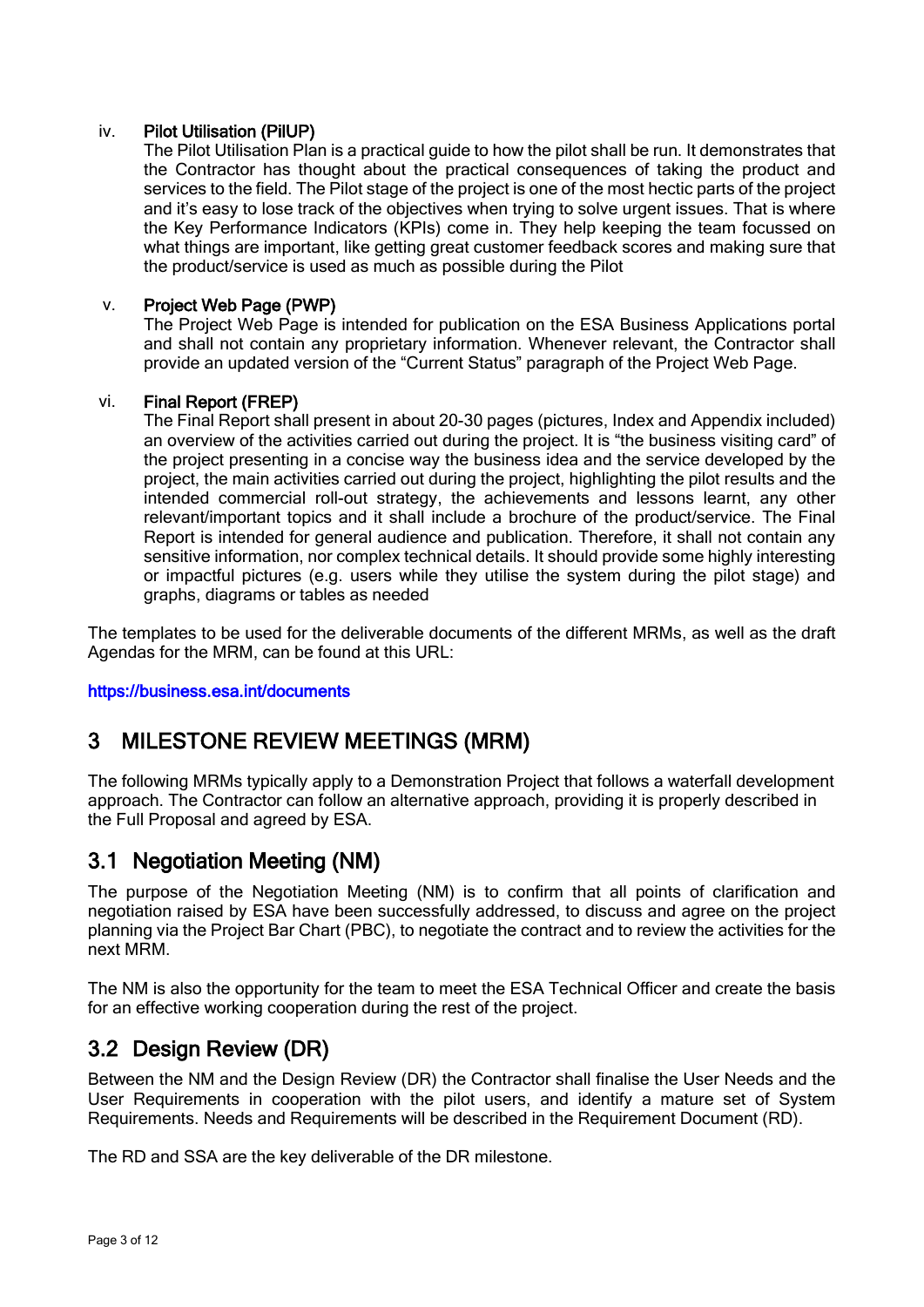Additional deliverables of the DR are:

### - The Project Web Page (PWP)

In preparation of the DR, the Contractor may organise a User Workshop inviting the pilot Users and Customers, with the objective to consolidate and validate the RD.

## <span id="page-4-0"></span>3.3 Acceptance Test (AT)

At the end of the development and integration activities and prior to starting the deployment of the pilot-demonstration system, the Contractor shall set up an Acceptance Test (AT) MRM devoted to demonstrate that the system/service is compliant with the set of requirements agreed at the DR.

The SVD and the PilUP are the key deliverables of the AT milestone.

During the AT, a subset of the tests agreed with ESA will be repeated in-front-of the ESA Technical Officer and the results will be attached to the minutes of the AT meeting.

Whenever practical, the verification session with ESA can take place via a web conference (e.g. WebEx) during which the contractor shall follow a test plan which involves navigating the user interface. This part of the verification session shall be documented via a video/screengrab to be added to the minutes of the milestone meeting.

The successful completion of the AT will kick-off the activities for the deployment of the pilotdemonstration system.

## <span id="page-4-1"></span>3.4 Final Review (FR)

At the Final Review (FR) the Contractor shall present a global overview of the activities carried out during the project and summarise (within the PilUP document) the outcome of the pilot stage, including conclusions and recommendations gathered from the Contractor and the pilot users. At the FR the Contractor shall also present the action plan associated with the service operational/commercial deployment, as applicable.

The key deliverables of the FR Review Milestone are:

- The Final Report (FREP), in which the Contractor, in about 25 pages, shall present a summary of the activities carried out in the frame of the project. This document shall not contain commercially sensitive information
- Summary and Achievements (S&A) shall provide a concise overview of the project and its main achievements. This document will be used internally by ESA, and whenever needed for reporting to the National Delegations of the ESA Member States
- The Final Data Package (FDP), consisting in an archive containing the latest version of all deliverables (BP, RD, PWP, SSA, SVD, PilUP, FREP, PBC, S&A), and the collection of Digital Media (DM) consisting of digital video, brochure and pictures aimed for the branding and marketing of the product(s) and service(s) developed

As part of the FR, a bilateral discussion between the project team and ESA about what worked and what not in the context of the project shall be carried out. The main points shall be recorded as part of the Minutes of the Meeting of the FR.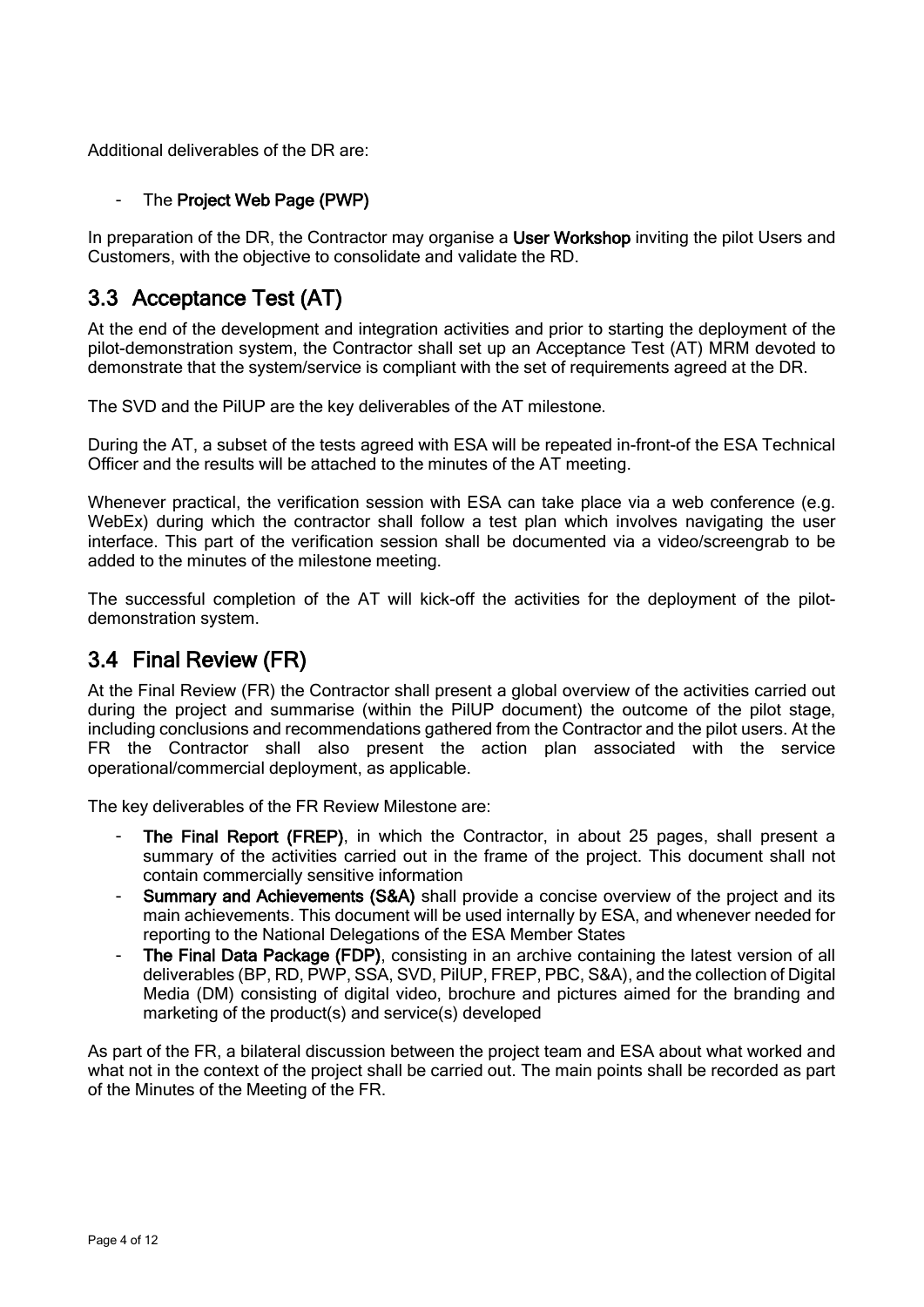## <span id="page-5-0"></span>4 ADDITIONAL REQUIREMENTS

### <span id="page-5-1"></span>4.1 Document Confidentiality

All deliverable documents produced in the frame of the project and marked as "Proprietary Information" will be treated in confidence (see Clause 52.2 of the ESA General Clauses and Conditions). Project Web Page and the Final Report shall not contain any "Proprietary Information", since they are intended for public dissemination.

### <span id="page-5-2"></span>4.2 Contractor Project Manager

The nominated Project Manager (PM) shall be responsible for the management and execution of all work to be performed and for the coordination and control of the work within the project team. The PM will be the official point of contact with the Agency during the execution of the work.

During the contract execution, the PM shall notify the Agency of any critical risk that may arise, analysing the cause, assessing the potential impacts on the project in terms of time, objectives and scope and formulating in the shortest possible time a mitigation strategy.

## <span id="page-5-3"></span>4.3 Reporting – Minutes of Meetings (MOM)

Written Minutes of Meetings attended by ESA shall be prepared and made available by the Contractor, and have to be signed at the end of the meeting. The minutes shall clearly identify all agreements made and actions accepted together with, where relevant, an update of the Action Item List.

To establish a uniform and consistent procedure to identify the Action Items among the different ARTES projects, the Contractor shall keep track of the Action Items adopting the following action identification scheme:

### Action X.Y

where X is the identifier of the meeting (0: Negotiation Meeting, 1: First MRM, 2: Second MRM, etc.), and Y is the Action number starting from 01 at each new meeting. .

In case of urgent or critical problems, new Actions can be originated by the Agency and/or by the Contractor even outside the normal scheduled meetings.

## <span id="page-5-4"></span>4.4 Reporting – Monthly Progress Reports (MPR)

The Contractor shall provide, within the first five working days of each month, a concise status report summarising the main activities performed in the last month, a list of the activities planned to be performed in the coming month, and any potential problems in the development and commercialisation programme and the corrective action planned or taken by the Contractor.

Within the progress report, the updated Current Status paragraph to be inserted in the Project Web Page shall be provided. To the extent possible, the progress report and annexed documentation should be delivered in MS Word format by using the Distributed Project Collaboration Tool or as an attachment to email.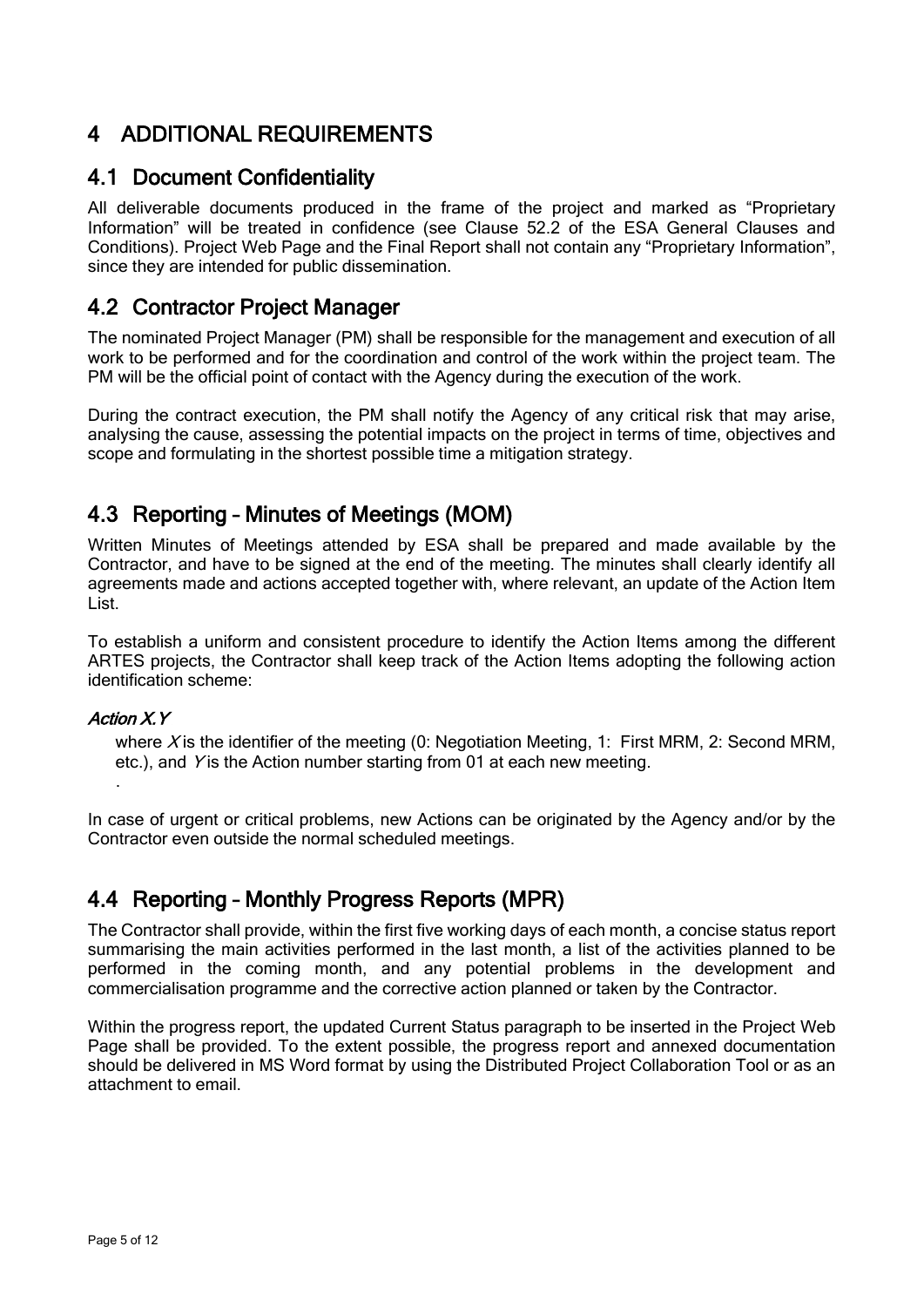## <span id="page-6-0"></span>4.5 Electronic Documentation

All documentation shall be delivered in electronic form, using preferably MS Word or Adobe Acrobat format with all pictures and tables embedded in the document. The documentation shall not impose limitations on the ability to be commented and printed.

## <span id="page-6-1"></span>4.6 Distributed Project Collaboration Tool

During the execution of the project the web based project collaboration tool shall be used. This collaborative environment is intended to replace the usual electronic communication tools (e.g. E-Mail with attached document and/or FTP) within the project team and in the communication with ESA, as well as for recording and tracking Action Items. Credentials and guidelines for accessing the tool will be provided in due time, typically by the Negotiation Meeting.

## <span id="page-6-2"></span>4.7 List of Deliverables

The items that will be delivered during the project are summarised in the table below.

### Table 1 List of deliverables

Each deliverable document shall include a title page reporting the project name, the contract number, the title of the document, a reference identifier, the author(s) and related organisation(s), the date of issue and the revision number.

| Name        | Deliverable                                           | Initial<br>Submission   | Final<br>Submissi<br>on |
|-------------|-------------------------------------------------------|-------------------------|-------------------------|
| <b>MOM</b>  | <b>Minutes of Meetings</b>                            | <b>NM</b>               | <b>FR</b>               |
| <b>RD</b>   | Requirements<br>Document                              | with<br>the<br>proposal | <b>FR</b>               |
| <b>SSA</b>  | System and Service<br>Architecture                    | with<br>the<br>proposal | <b>FR</b>               |
| PilUP       | <b>Pilot-Demonstration</b><br><b>Utilisation Plan</b> | with<br>the<br>proposal | <b>FR</b>               |
| <b>SVD</b>  | System Verification<br>Document                       | AT                      | <b>AT</b>               |
| <b>PWP</b>  | Project Web Page                                      | DR                      | <b>FR</b>               |
| <b>FREP</b> | <b>Final Report</b>                                   | FR                      |                         |
| <b>FDP</b>  | <b>Final Data Package</b>                             | <b>FR</b>               |                         |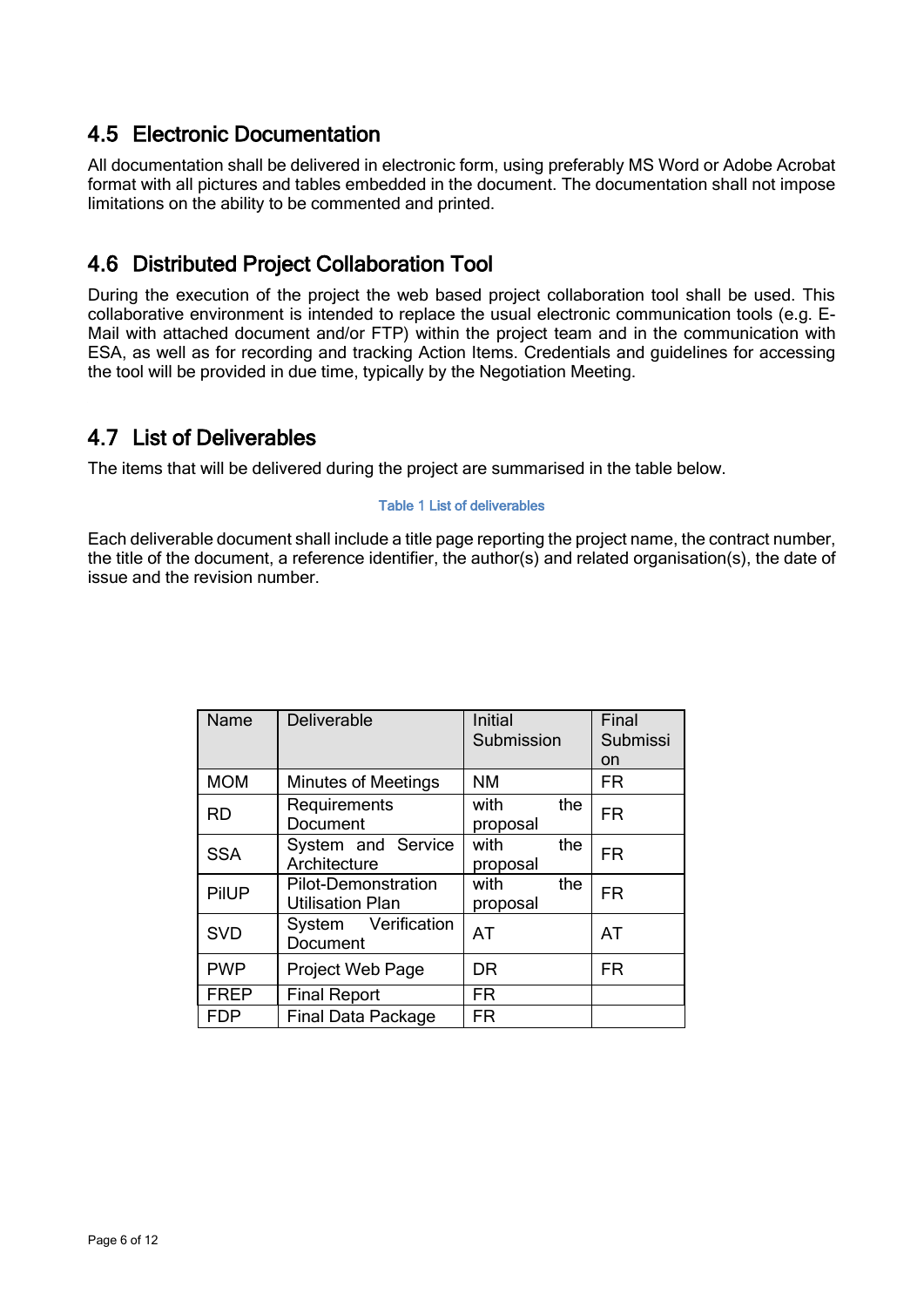### Section 1 – Parties, Contract Duration and Financial Information

| Contractor                                                                          | [CONTRACTOR NAME]                                                                     |                   |              |
|-------------------------------------------------------------------------------------|---------------------------------------------------------------------------------------|-------------------|--------------|
| Sub-Contractor(s)<br>if<br>(state<br>not<br>applicable)                             | [NAME AND COUNTRY]                                                                    |                   |              |
| <b>Contract Duration</b>                                                            | From:<br>To:                                                                          | Phase 1           | from:<br>to: |
|                                                                                     |                                                                                       | Phase n           | from:<br>to: |
| <b>Total Contract Price</b><br>(including all CCNs, Work Orders, Call of<br>Orders) |                                                                                       | <b>EUR</b>        |              |
| and Total Contract Value<br>(in case of co-funding; state if not applicable)        |                                                                                       | <b>EUR</b>        |              |
| Broken down as<br><b>Original Contract Price</b><br>follows:                        |                                                                                       | XXX EUR (XXX EUR) |              |
|                                                                                     | and original Contract<br>Value<br>(in case of co-funding;<br>state if not applicable) | <b>EUR</b>        |              |
|                                                                                     | $CCN \times$ to n                                                                     | <b>EUR</b>        | in total     |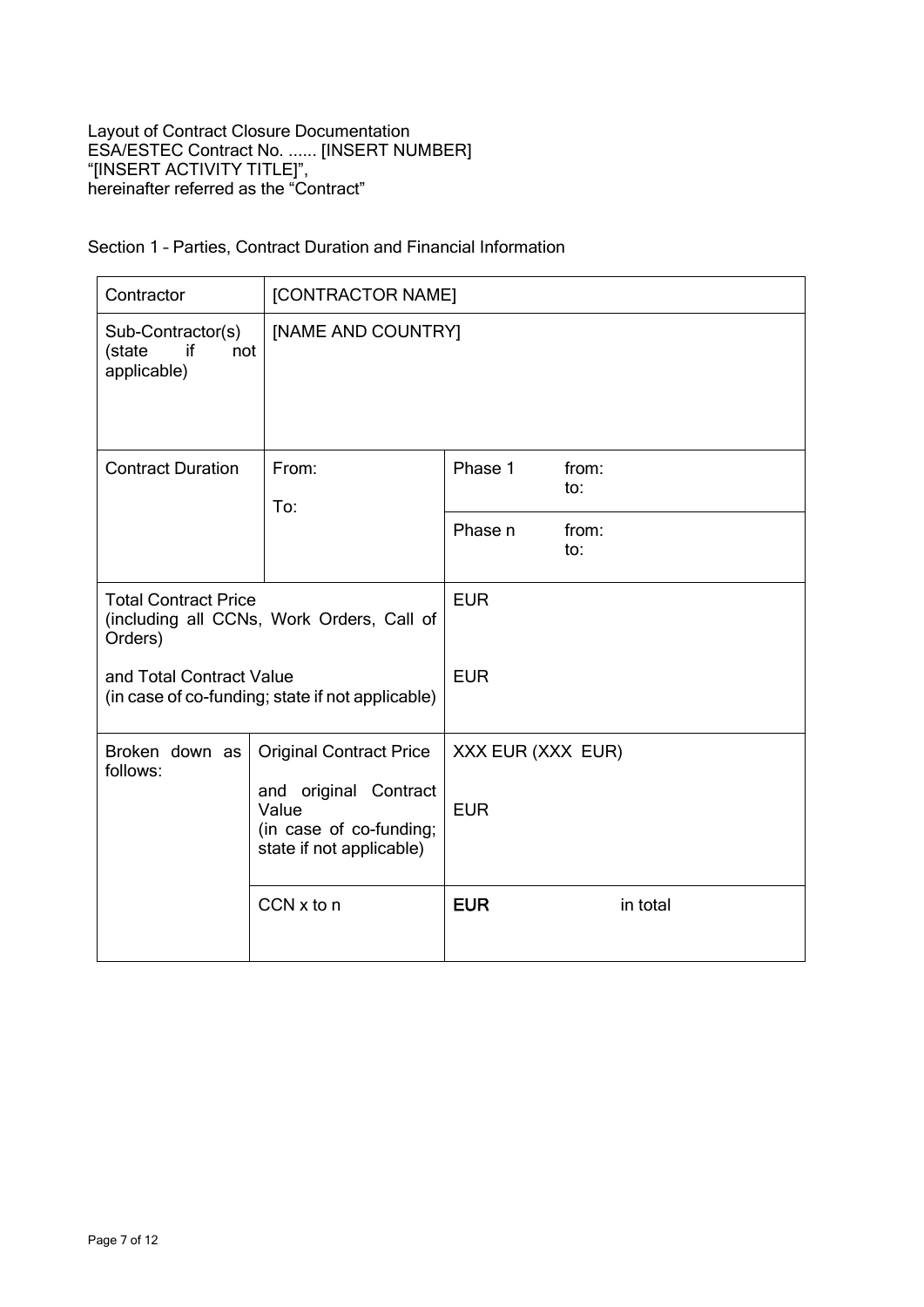### Section 2 – Recapitulation of Deliverable Items

2.1 Items deliverable under the Contract

If any of the columns do not apply to the item in questions, please indicate "n/a".

|  | Table 2.1.1 - Items deliverable according to the Statement of Work |
|--|--------------------------------------------------------------------|
|--|--------------------------------------------------------------------|

| <b>Type</b>       | Name /<br><b>Title</b> | Description                                                                                | Location <sup>1</sup> | Property<br>of | <b>Rights</b><br>granted<br>$\prime$<br>Specific IPR<br>Conditions <sup>2</sup> |
|-------------------|------------------------|--------------------------------------------------------------------------------------------|-----------------------|----------------|---------------------------------------------------------------------------------|
| Document<br>ation |                        | According<br>to the<br><b>MANAGEM</b><br><b>ENT</b><br><b>REQUIREM</b><br><b>ENTS list</b> | n/a                   | n/a            |                                                                                 |
| Hardware          |                        |                                                                                            |                       |                |                                                                                 |
| Software          |                        | Delivery at<br>contractor<br>point                                                         |                       |                |                                                                                 |
| Other             |                        |                                                                                            |                       |                |                                                                                 |

<span id="page-8-0"></span><sup>&</sup>lt;sup>1</sup> In case the item is not delivered to ESA, please indicate the location of the deliverable and the reason for non-delivery (e.g. loan agreement, waiver, future delivery, etc.)

<span id="page-8-1"></span><sup>&</sup>lt;sup>2</sup> e.g. IPR constraints, deliverable containing proprietary background information (see also 2.1.4 below)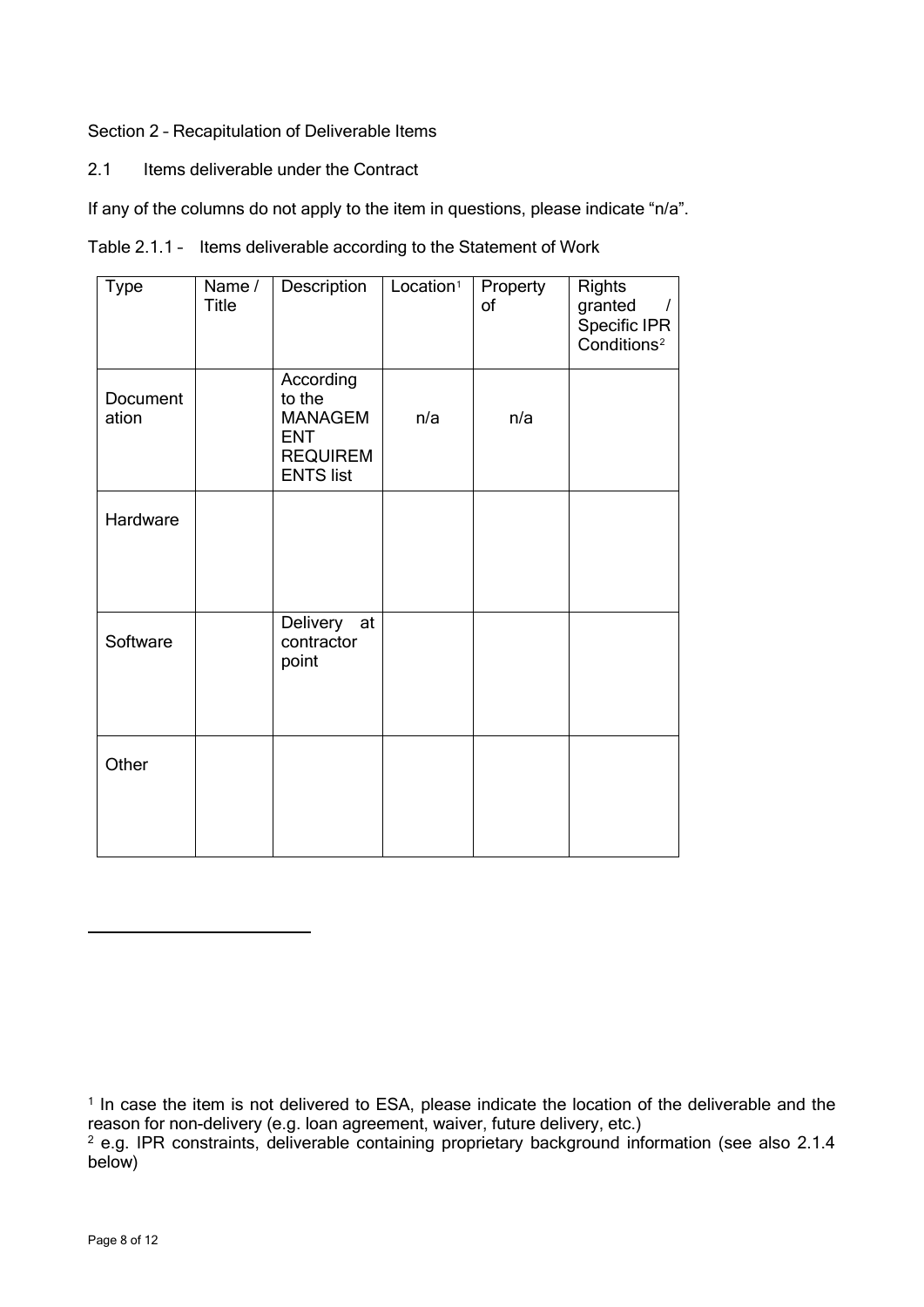No Fixed Asset has been acquired under the Contract by the Contractor and/or its Sub-Contractor(s).

Table 2.1.2 – Background Information used and delivered under the Contract (see Clause 57 of the General Clauses and Conditions)

The following background information has been incorporated in the deliverable(s):

| Proprietary<br>Information<br>(title, description) | Owner<br>(Contractor, Sub-<br>Contractor(s),<br>Third Party/ies) | Affected<br>deliverable<br>(which<br>documents,<br>hardware,<br>software, etc.) | Description<br>impact on ESA's<br>rights<br>the<br>to<br>deliverable $3$ | Other/comments |
|----------------------------------------------------|------------------------------------------------------------------|---------------------------------------------------------------------------------|--------------------------------------------------------------------------|----------------|
|                                                    |                                                                  |                                                                                 |                                                                          |                |

Section 4 – Statement of Invention

### [OPTION 1: NO INVENTION]

In accordance with the provisions of the above Contract, ……………[Company] hereby certifies both on its own behalf and that of its Contractor/Subcontractor(s), that no Intellectual Property Right(s) has(ve) been registered in the course of or resulting from work undertaken for the purpose of this Contract; and that no inventions have been made in the course of or resulting from work undertaken for the purpose of this Contract that generated knowledge that could be registered as Intellectual Property Rights.

#### [OPTION 2: INVENTION]

In accordance with the provisions of the above Contract, ................[Company] hereby certifies both on its own behalf and that of its Contractor/Subcontractor(s) that the following Intellectual Property Right(s) has(ve) been registered in the course of or resulting from work undertaken for the purpose of this Contract.

…………………….

[OPTION]: In accordance with the provisions of the above Contract, ……………[Company] hereby certifies both on its own behalf and that of its Contractor/Subcontractor(s) that the following

<span id="page-9-0"></span><sup>&</sup>lt;sup>3</sup> if not explicitly stated otherwise, the contractual stipulations shall prevail in case of conflict with the description provided in this table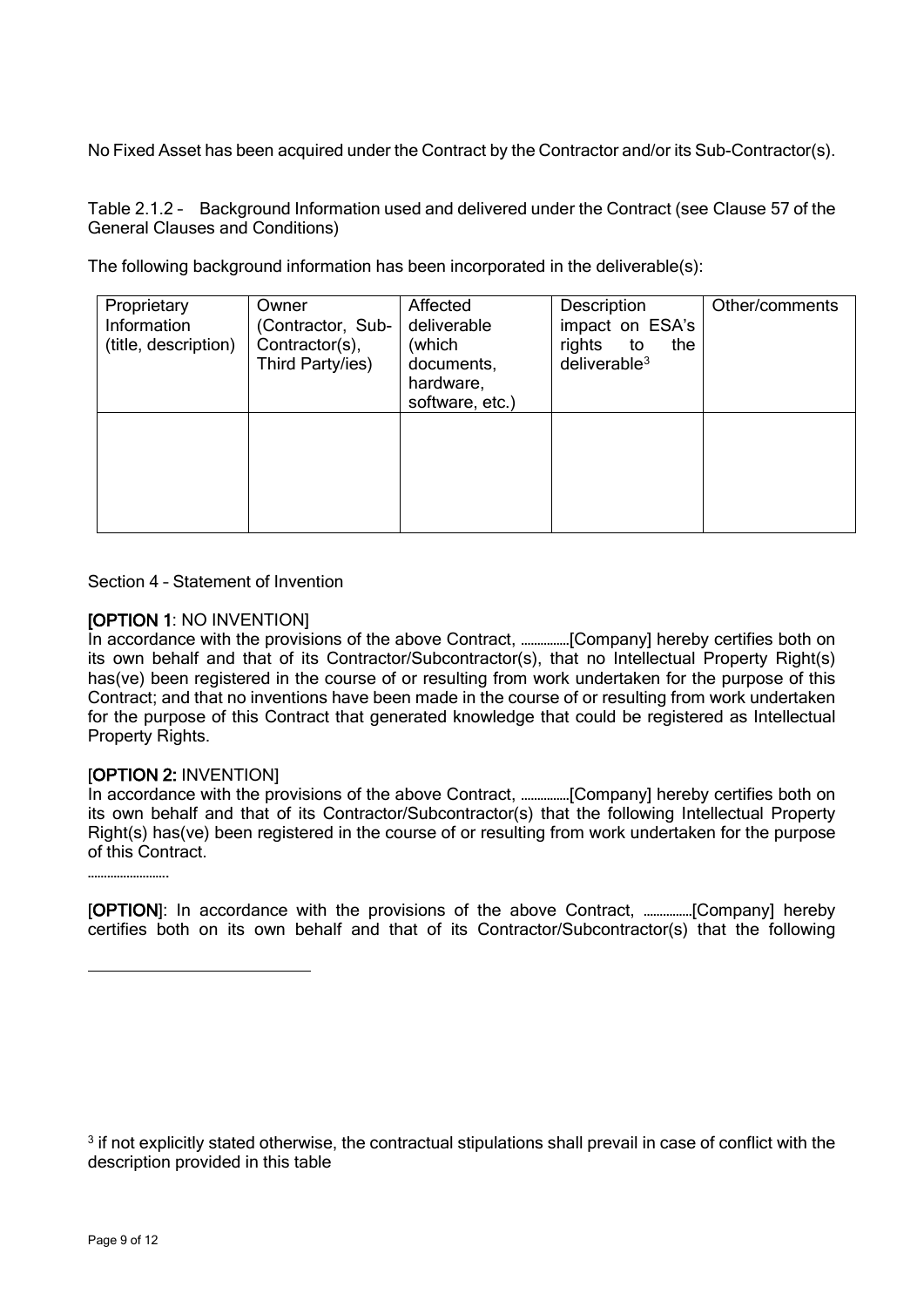inventions have been made in the course of or resulting from work undertaken for the purpose of this Contract but have not been registered as Intellectual Property Rights:

…………………….

[OPTION]: In accordance with the provisions of the above Contract, ……………[Company] hereby certifies both on its own behalf and that of its Contractor/Subcontractor(s) that the following inventions have been made in the course of or resulting from work undertaken for the purpose of this Contract and are foreseen for and/or in the process of registration:

The Agency's rights on such registered and/or unregistered Intellectual Property Rights shall be in accordance with the ESA GCC Part II provisions as amended by the above Contract.

| The above statements provided in the various sections of this Annex A "Layout for Contract"<br>Closure Documentation" for ESA Contract No. 4000xxxxxx/xx/XX/XXX/xxx [insert the<br><b>corresponding Contract number</b> have been made after due verifications. |
|-----------------------------------------------------------------------------------------------------------------------------------------------------------------------------------------------------------------------------------------------------------------|
| $\mathbf{T}^1$ , $\mathbf{C}$ , the character $\mathbf{C}$ , and $\mathbf{C}$ , and $\mathbf{C}$ , and the character of the contribution of $\mathbf{C}$ , and $\mathbf{C}$                                                                                     |

The Contractor furthermore certifies that all its obligations with regard to Fixed Assets, if any, have been fulfilled.

If required by ESA, an updated version shall be provided for incorporating amendments requested by ESA.

| Name of Contractor:<br><i>linsert Contractor namel</i> |                                         |  |
|--------------------------------------------------------|-----------------------------------------|--|
| Authorised signatory:                                  |                                         |  |
|                                                        |                                         |  |
| [insert Authorised signatory full                      | [signature of the Authorised signatory] |  |
| name]                                                  |                                         |  |
|                                                        |                                         |  |
|                                                        |                                         |  |
|                                                        |                                         |  |
| Date:                                                  |                                         |  |
| [insert date]                                          |                                         |  |
|                                                        |                                         |  |